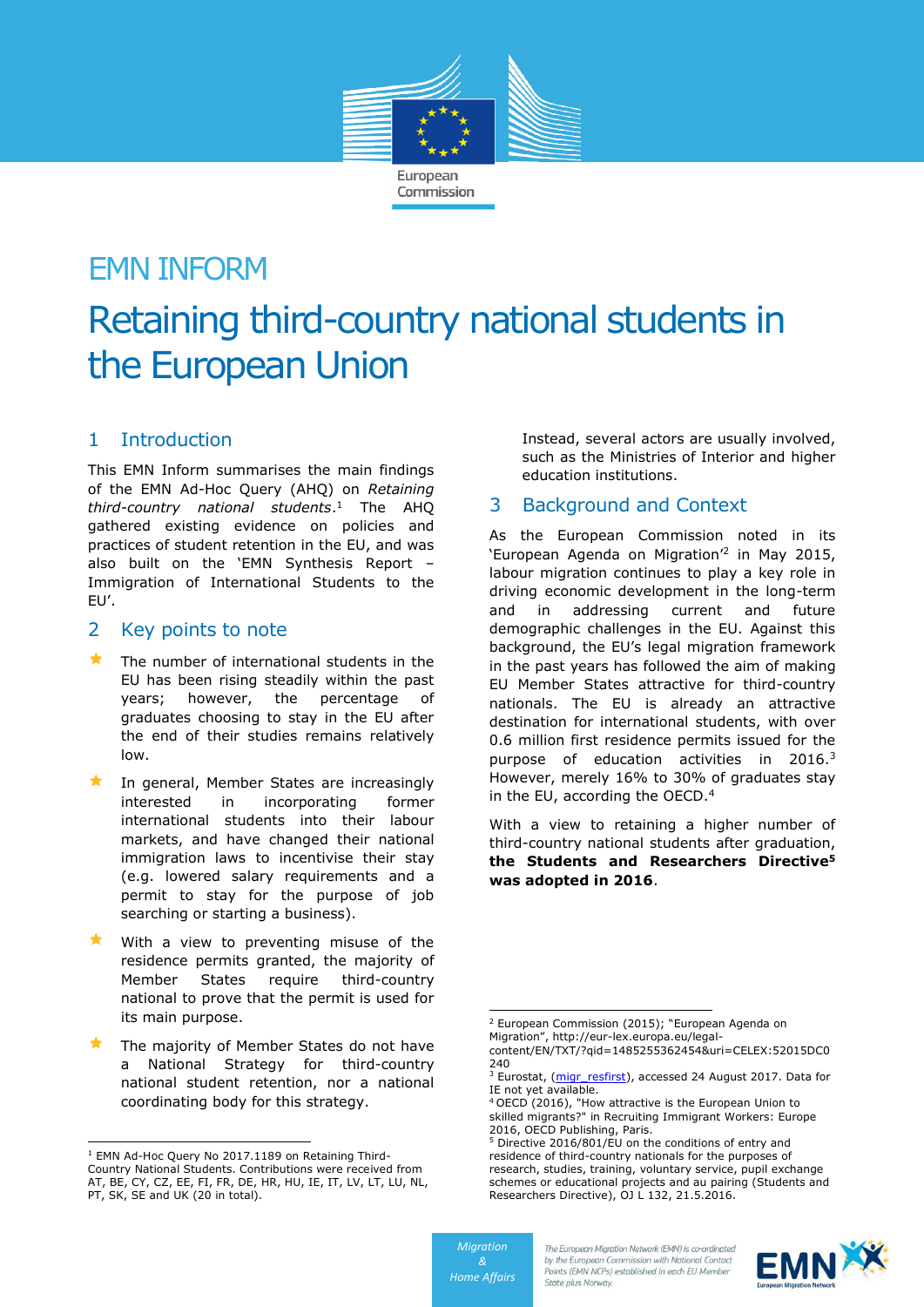This was the result of the recast of the 2004 Directive on the conditions of admission of thirdcountry nationals for the purposes of studies, pupil exchange, remunerated training or voluntary service and the 2005 Directive on researchers.

The 2016 recast Directive clarifies the admission and residence requirements by setting out general conditions for admission, and specific conditions for researchers, students, school pupils, trainees and volunteers. With regard to students, it allows them to stay at least nine months after finishing their studies in order to look for a job or set up a business. In addition, the mobility of students within the EU was increased, as they only need to notify the Member State to which they are moving, instead of filing a new visa or residence permit application. Lastly, the Directive gives students the right to work for minimum 15 hrs/week. The deadline for transposition is May 2018.

## 4 Main findings

#### 4.1 THE INFLUX OF THIRD-COUNTRY NATIONAL STUDENTS TO THE EU AND THEIR RETENTION

#### *4.1.1 Residence permits issued for studying*

Out of 19 Member States that submitted data for 2015 and 2016, 15 witnessed an increase in the number of residence permits issued for reasons of studying in 2016 (see Annex 1 Table A1.1). The most substantial increase occurred in **Germany** (97.7%), **Cyprus** (85.7%), the **UK** (59.5%)<sup>6</sup> , **Croatia** (35.9%), **Portugal** (31.1%), **Lithuania** (23.0%) and the **Slovak Republic** (18.9%). Five Member States (AT, BE, IT, LU and SE) reported a decline in the number of residence permits in 2016.





#### *Source: EMN NCPs*

<sup>7</sup> Statistics not available for IE.

#### *4.1.2 Former third-country national students remaining in Member States after graduation*

As regards the share of former third-country national students that legally remained in the Member State after their studies, 11 Member States provided data for 2015 and 2016 (see Annex Table A1.1). Out of these, **10 Member States** (AT, CZ, EE, FR, DE, HU, IT, LT, LU and SE) **recorded an increase in the number of former students remaining legally in the country in 2016 compared to 2015**. Merely the UK authorised less legal stays after graduation in 2016 (decrease of 20.8% compared to 2015). The largest increase occurred in **Estonia** (96.2%), **Lithuania** (70.4%),<sup>8</sup> **Hungary** (46.1%) and **Germany** (24.8%).

Figure 2. Number of residence permits granted to third-country nationals for studying purposes compared to the number of former third-country national students remaining in the Member State in 2015 (after a change from status from education to another reason of stay)<sup>9</sup>



*Source: EMN NCPs*

 6 It should be noted that the UK does not have residence permits in the same way as other Member States. The statistics provided are estimates.

<sup>&</sup>lt;sup>8</sup> Statistics for LT are estimates.

<sup>&</sup>lt;sup>9</sup> Statistics not available for BE, CY, HR, IE, NL, PT and SK. The figure on students remaining in SE only includes former students who were granted a residence permit for job seeking or employment.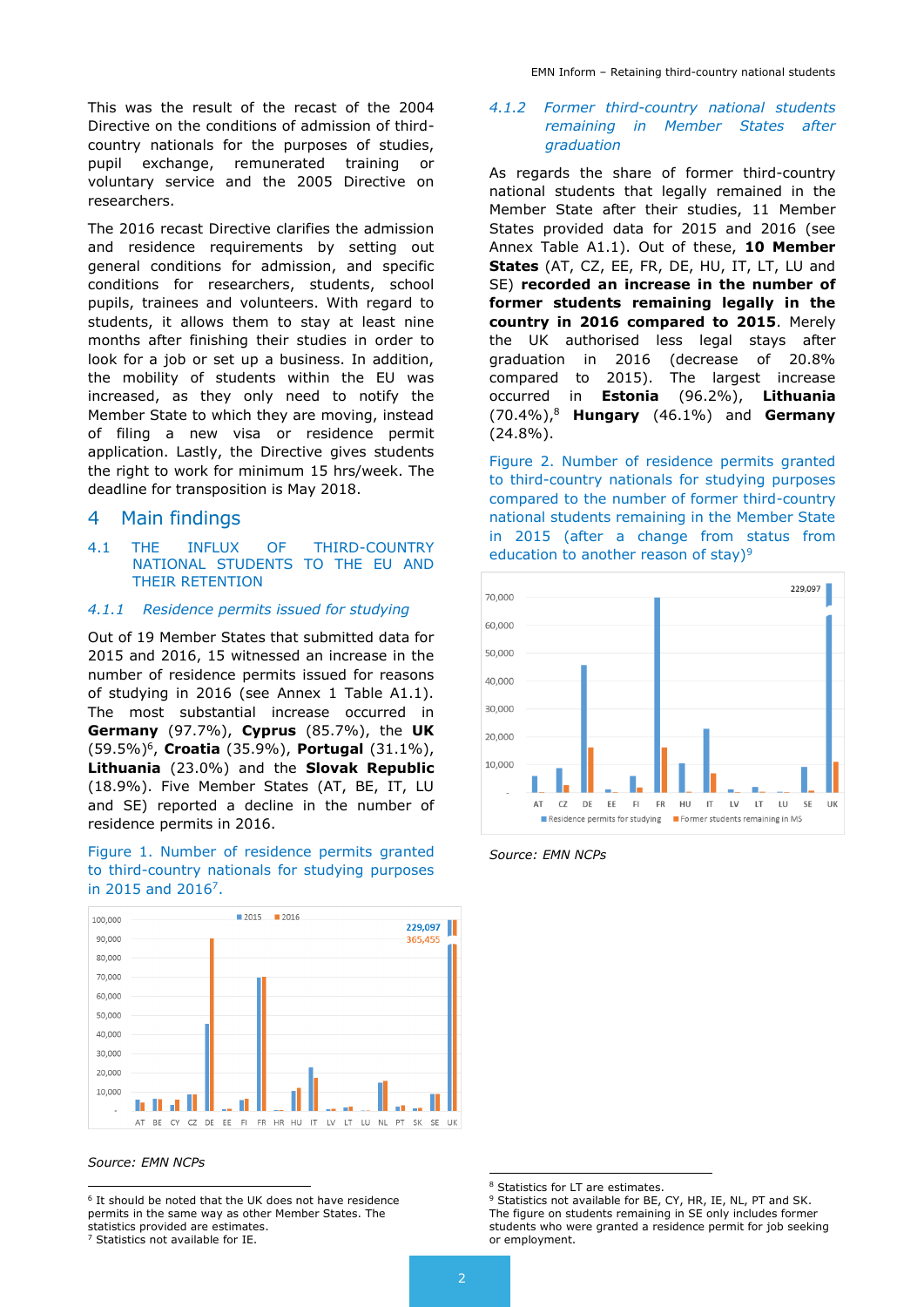#### *4.1.3 Reasons for stay*

Only limited data is available regarding the most popular legal reasons/purposes of stay of former third-country national students (data from BE, CZ, EE, FR, DE, LV and UK, see Annex 1 Table A1.2). Nevertheless, some conclusions can be drawn, for example, it appears that former thirdcountry national students mostly received a residence permit for the purpose of a remunerated activity in 2016. In the **Czech Republic**, **France**, **Germany** and **the UK**, the majority of permits were issued for this reason. In **Belgium** and **Latvia**, family-related reasons were the most common purpose for stay. Examples for issued permits for 'other reasons' include the recently introduced 'temporary residence permit for settling down permanently' in **Estonia** and 'further studying' in **Germany**. In **Luxembourg**, only until the entrance into force of the Law of 8 March 2017 (which amends article 59 of the amended law of 29 August 2008 on free movement of persons), were students able to have access to the labour market as a first professional experience, after the completion of their studies.

#### 4.2 INCENTIVES IN PLACE IN MEMBER STATES TO RETAIN FORMER THIRD-COUNTRY NATIONAL STUDENTS

In four Member States (BE, CY, HR, HU), former third-country national students are obliged to fulfil all the regular requirements for skilled workers and undergo the regular procedures for applying for an authorisation to stay in the territory of the Member State.

However, **national schemes in 15 Member States include special incentives to retain former third-country national students** (see Annex 1 Table A1.3). Five types of national incentives were reported:

 **Simplified application procedures for an authorisation to stay for work or business:** this incentive is used in eight Member States (AT, EE, FI, FR, IT, LT, LU, SK). For example, third-country national students are not subject to a labour market test or examination according the pointbased scheme (AT), or neither have to prove their work experience in the field they are applying for work in the Member States nor undergo a labour market test if they plan to work in the same field as they studied (LT).

In addition, employers are exempt from conducting labour market needs assessment if they hire a third-country national that formerly graduated from an education establishment in their territory (EE, FI, LT, SK,). <sup>10</sup> In **Luxembourg**, students are not subject to labour market tests if he/she applies for an EU Blue Card and fulfils the salary thresholds. In addition, it allows a student who has finished his/her studies to apply as an independent worker.

 **Lowered salary requirements:** In three Member States, former third-country national students are subject to lower salary requirements than those that have not studied in the Member State (AT, EE and UK).

In the **UK**, this applies to the main skilled work route for third-country nationals (Tier 2), as well as to those third-country graduates wishing to undertake a period of professional training or a corporate internship related to their qualifications, before pursuing a career overseas (Tier 5);

- **Full access to the labour market** after graduation that is not restricted by the field of study/work nor limited by reduced working hours: Opportunities of this type are implemented in seven Member States (CZ, EE, FI, FR,  $LT<sub>,11</sub>$  PT and SE). In Luxembourg, there is no limitation on the sector of employment once the residence permit is renewed. However, this does not impede on the Member State's right to reserve specific public administration positions for their own and/or EU citizens only;
- **A possibility to remain in the Member State for job search or to set up a business:** Seven Member States (AT,<sup>12</sup> FI, FR, DE, IE, NL and PT) allow third-country national students to remain in their territory for a minimum period of nine months after completion of studies, thereby already complying with the provisions of the recast Directive 2016/801.<sup>13</sup> An additional six Member States (EE, LV, LT, SK, SE and UK) have similar provisions in place, but still have to extend the period to a minimum of

<sup>&</sup>lt;sup>10</sup> In SE, labour market needs test are neither in place for international students, nor for any other categories of immigrant workers.

 $11$  In LT, students have full access to the labour market. However simplified procedures are applied if they continue working in the same field as they studied. <sup>12</sup> As of October 2017.

<sup>&</sup>lt;sup>13</sup> As IE does not participate in Directive 2016/801, the scheme for graduates falls under national provisions.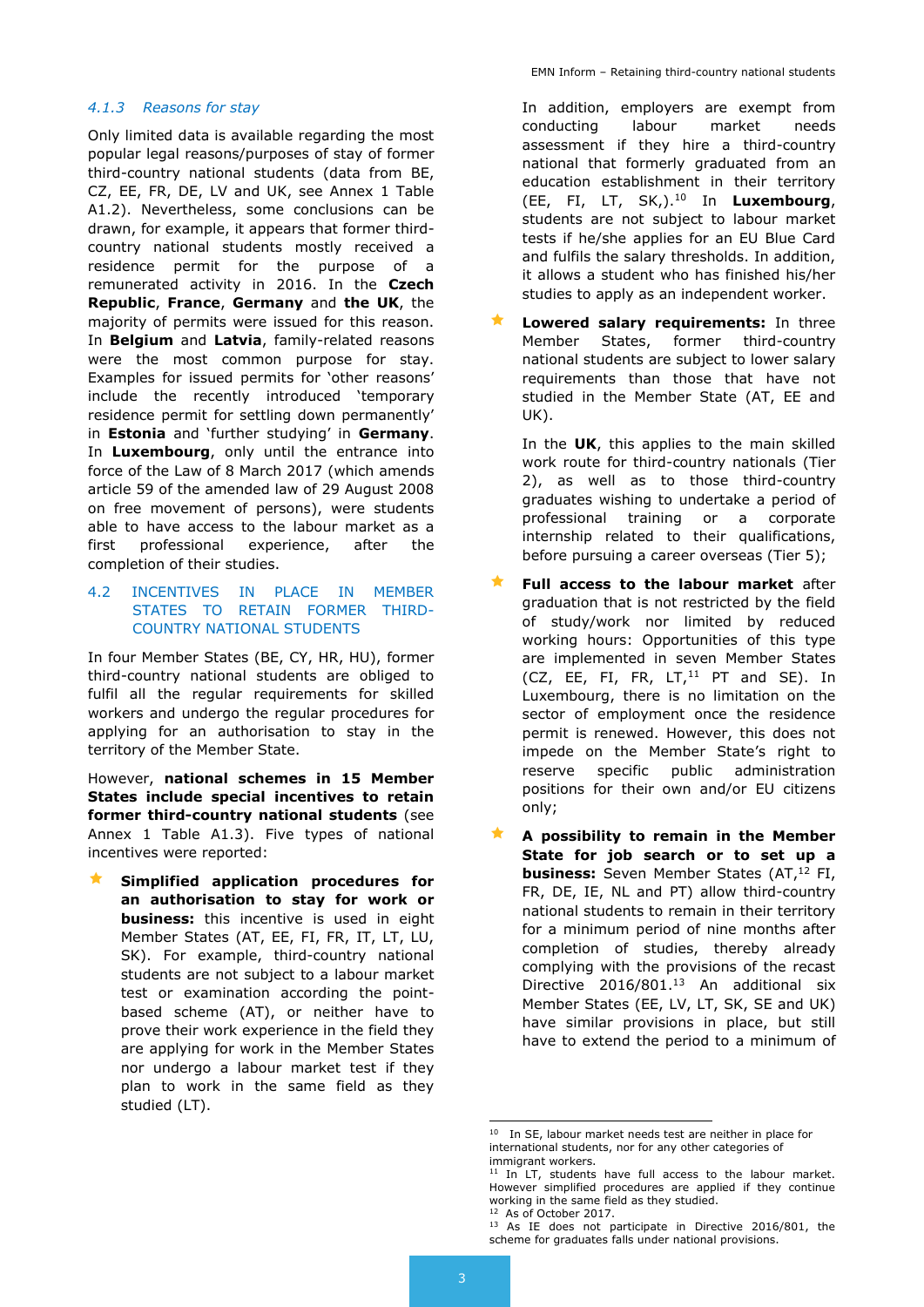nine months in order to comply with the Directive.<sup>14</sup>

In the **Czech Republic**, no transitional period is in place at the moment. However, it should be noted that following the transposition of Directive 2016/801, all Member States should allow students who successfully complete university studies to stay in the country to look for further employment;

 **Additional incentives:** Among others, some Member States' national immigration laws shorten the regular number of years former students have to reside in their territory in order qualify for a permanent residence permit (DE, EE). Furthermore, Member States in which an immigration quota is in place do not count former thirdcountry national students in the fulfilment of such a quota (e.g. EE, UK for Tier 2). In **the Netherlands**, a highly educated thirdcountry national (PhD level) seeking employment has the possibility to apply for an orientation year within three years of graduation. During this year, the person is granted free access on the labour market and is entitled to a residence permit.

#### Figure 3. Incentives for third-country national student retention in place in Member States in 2017



*Source: EMN NCPs*

-

#### 4.3 CHECKS TO DETECT THE MISUSE OF PERMITS ISSUED TO FORMER THIRD-COUNTRY NATIONAL STUDENTS FOR REMUNERATED ACTITIVITES

Once a residence permit has been granted for the purpose of employment or entrepreneurship, **the majority of Member States check whether third-country nationals use the residence permit for its main purpose** (AT,<sup>15</sup> BE, CY, EE, FR, HR, HU, IE, IT, LT, LU, LV, SK and SE). In **Cyprus**, the Alien Police verifies that all conditions are met, whereas in **Luxembourg**, the Grand Ducal Police can do so at the request of the Ministry in charge of Immigration. **Lithuania**, **Luxembourg and Sweden** require the third-country national to submit a work contract.

In the **Slovak Republic**, the Labour Inspectorate also assesses the fulfilment of working conditions of the third-country national under the Labour Code.

In the case of start-up entrepreneurs, **Estonia**, **Finland, Lithuania** and **Sweden** require applicants to submit a business plan, on the basis of which authorities assess whether a residence permit will be granted. Once the thirdcountry national applies for an extension of the permit granted on the grounds of this business plan, national authorities in **Sweden** verify that the required conditions are still met.

#### 4.4 CONDITIONS FOR GRANTING RESIDENCE PERMITS FOR THE PURPOSE OF JOB-SEARCHING AND ENTREPRENEURSHIP

The 2016 recast Directive allows but does not oblige Member States to establish conditions for former third-country national students to meet in order to be considered for a residence permit for the purpose of job searching and entrepreneurship.

As regards conditions on **educational qualifications** in place in Member States to grant a permit for the purpose of job-searching and setting up a business, Member States often require either a Masters (LU) or bachelor's degree (AT,<sup>16</sup> DE, FR, IE, NL, PT). Several Member States have not established provisions for the minimum degree required (EE, FI, LT, SE and SK) (see Annex 1 Table A1.4).

**The majority of Members States do not limit the field of professional engagement of former third-country national students**; merely three countries require them to pursue employment or entrepreneurship in the field of their studies (DE, FR and LU) (see Annex 1 Table A1.4).

#### 4.5 WHO COORDINATES THE RETENTION OF THIRD-COUNTRY NATIONAL STUDENTS IN MEMBER STATES?

**In the majority of Member States, there is no national strategy for third-country national student retention nor has responsibility for coordinating policies for student retention been allocated to a single institution.** However, several institutions are actively involved in this field, such as the

<sup>&</sup>lt;sup>14</sup> It should be noted that the UK is not bound by Directive 2016/801.

<sup>&</sup>lt;sup>15</sup> This check is done by the Austrian authorities.

<sup>16</sup> As of October 2017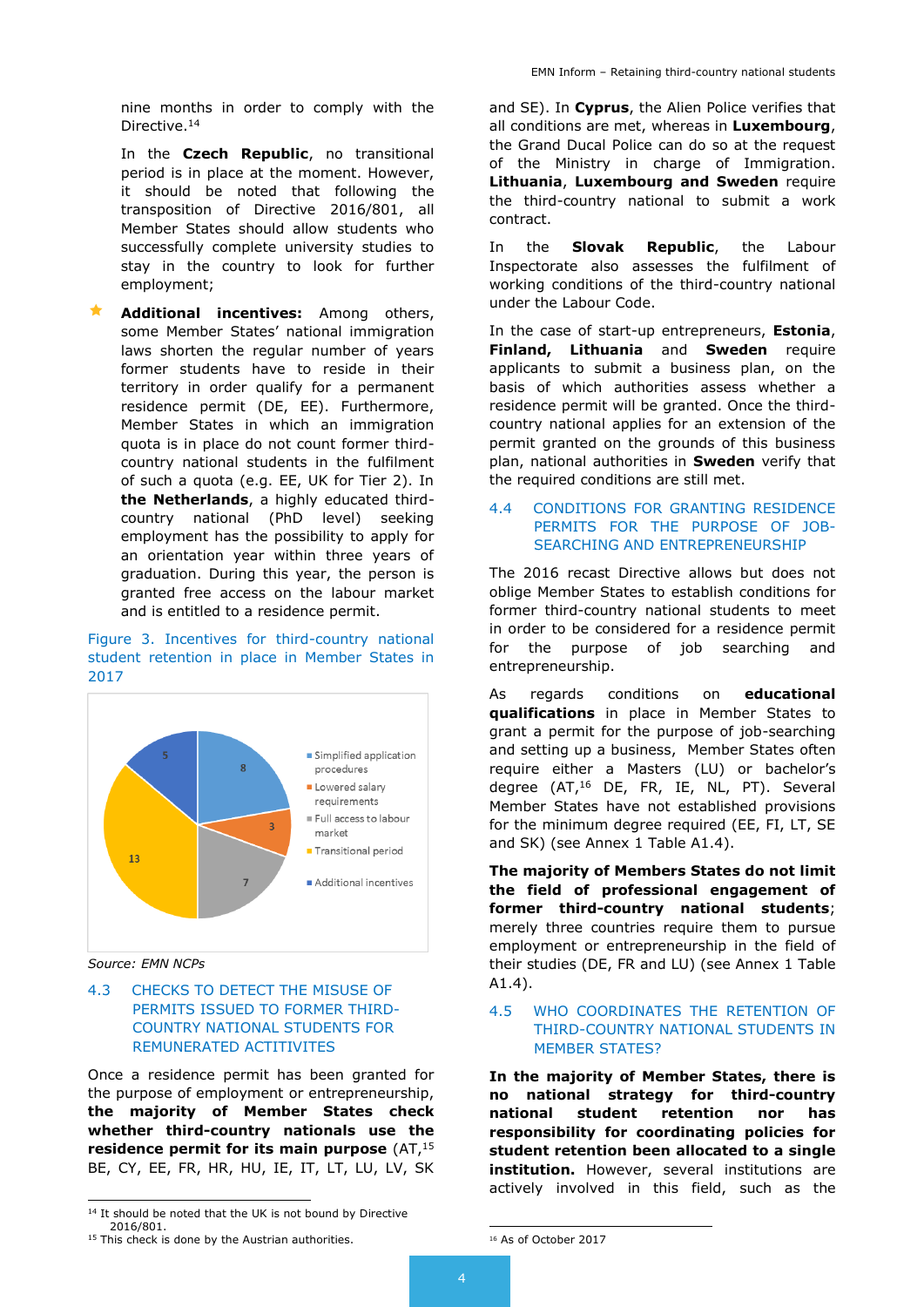Ministry of Interior (AT, DE, FR,<sup>17</sup> HR, HU, IE, IT, LT, LV and UK).

In addition, the Ministry of Education (DE, IE and LV), as well as the Ministries of Employment and/or Economy (AT, DE, FI, HU, IE, IT and SK) were indicated as relevant implementing institutions in this field. The organisation 'Nuffic' in **the Netherlands** fulfils the role of national coordinator of the Dutch student retention strategy. It facilitates access of former international students to the Dutch labour market by removing bureaucratic obstacles and coordinates an alumni network of international students. **Sweden** specified that no national strategy for student retention is in place at the moment, nevertheless, higher education institutions may pursue their own activities in this regard. Other entities mentioned by Member States include local governments (FI), universities (EE, LV, SE), and employers' organisations (EE).

Member States have been implementing various initiatives and projects to retain third-country nationals in the EU after graduation. For example, in **Estonia**, 'Recruitment Cafes' for international students have been organised by universities and employers to acquaint them with job and internship opportunities for some years now. In **Germany**, several governmental initiatives and online information portals have been established, informing third-country nationals of the options regarding studying and finding employment.<sup>18</sup> **Hungary** is expecting to launch a project aimed at facilitating the integration of third-country nationals into the labour market in the second half of 2017. However, in most cases these entailed isolated projects rather than a systematic national policy on international student retention.

<sup>&</sup>lt;sup>17</sup> In collaboration with the Ministry of Higher Education and Research

E.g. [http://www.make-it-in-germany.com/en/for-qualified](http://www.make-it-in-germany.com/en/for-qualified-professionals/training-learning/study)[professionals/training-learning/study;](http://www.make-it-in-germany.com/en/for-qualified-professionals/training-learning/study)[https://www.study](https://www.study-in.de/en/)[in.de/en/;](https://www.study-in.de/en/)

[http://www.bamf.de/EN/Migration/Studieren/studieren](http://www.bamf.de/EN/Migration/Studieren/studieren-node.html)[node.html](http://www.bamf.de/EN/Migration/Studieren/studieren-node.html)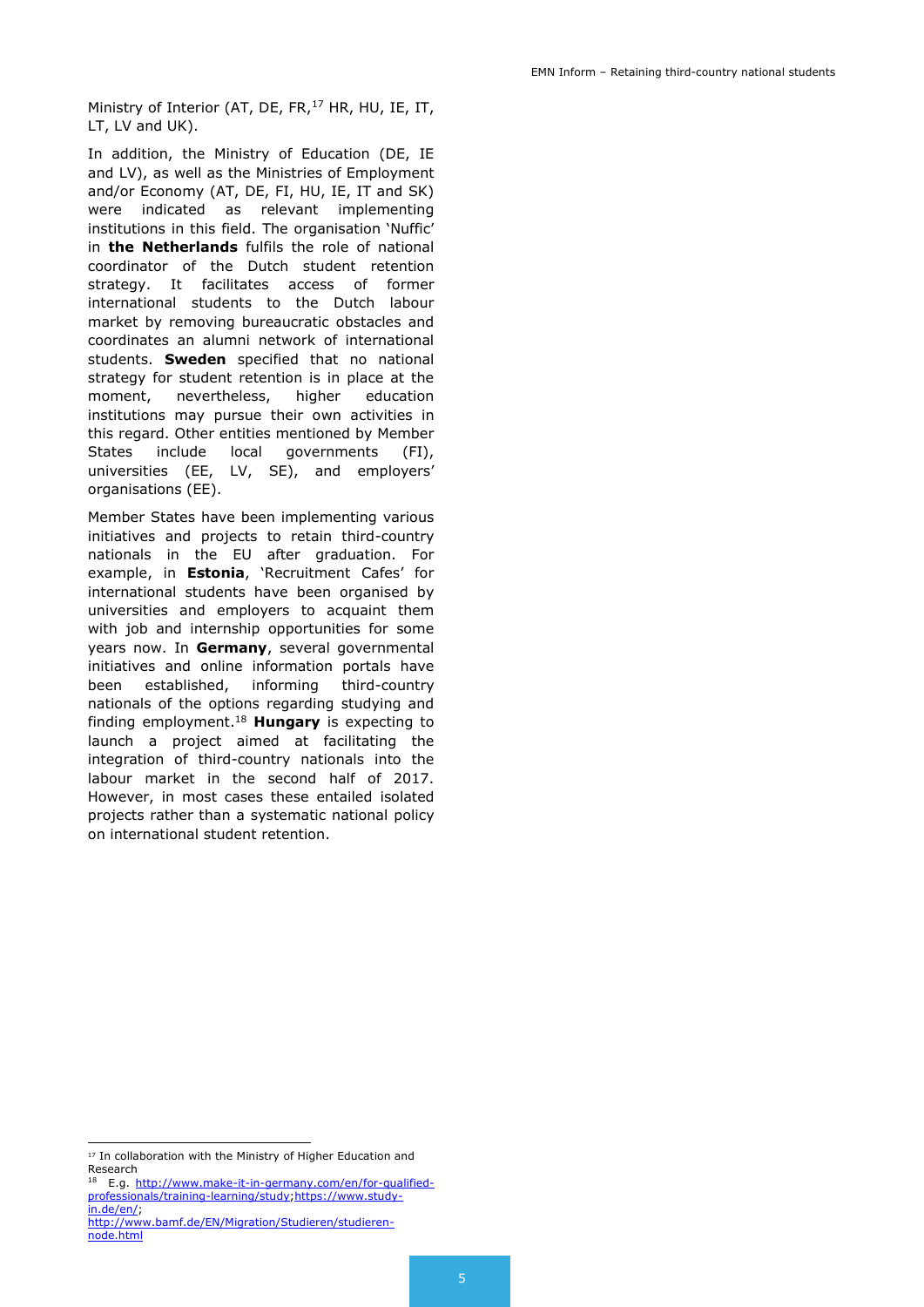## **Annex 1 Statistical Information provided by Member States in relation to the retention of third-country national student**

**Table A1.1 Number of first residence permits granted to third-country nationals for the purpose of study, and number of former third-country national students legally remaining in the Member States after graduation in 2015 and 2016 (and after changing of status from education to another reason of stay)\***

| <b>MS</b> | <b>Residence permits</b><br>granted for studying<br>in 2015 | <b>Residence permits</b><br>granted for studying in<br>2016 | <b>Former students</b><br>remaining in MS in<br>2015 | <b>Former students</b><br>remaining in MS in<br>2016 |
|-----------|-------------------------------------------------------------|-------------------------------------------------------------|------------------------------------------------------|------------------------------------------------------|
| <b>AT</b> | 5,905                                                       | 4,549                                                       | 151                                                  | 203                                                  |
| BE        | 6,345                                                       | 6,303                                                       | N/A                                                  | 1,464                                                |
| <b>CY</b> | 3,178                                                       | 5,903                                                       | N/A                                                  | N/A                                                  |
| <b>CZ</b> | 8,753                                                       | 8,833                                                       | 2,793                                                | 3,023                                                |
| DE        | 45,774                                                      | 90,503                                                      | 16,134                                               | 20,141                                               |
| EE        | 1,144                                                       | 1,297                                                       | 106                                                  | 208                                                  |
| FI        | 5,869                                                       | 6,348                                                       | 1,875                                                | N/A                                                  |
| <b>FR</b> | 70,023                                                      | 70,250                                                      | 16,107                                               | 18,051                                               |
| <b>HR</b> | 387                                                         | 526                                                         | N/A                                                  | N/A                                                  |
| HU        | 10,574                                                      | 12,272                                                      | 319                                                  | 466                                                  |
| IE        | 22,075                                                      | N/A                                                         | N/A                                                  | N/A                                                  |
| IT        | 22,870                                                      | 17,399                                                      | 7,50                                                 | 8,000                                                |
| LT.       | 1,983                                                       | 2,439                                                       | 284                                                  | 484                                                  |
| LU        | 217                                                         | 208                                                         | 45                                                   | 56                                                   |
| LV        | 1,106                                                       | 1,251                                                       | 97                                                   | N/A                                                  |
| <b>NL</b> | 14,990                                                      | 15,930                                                      | N/A                                                  | N/A                                                  |
| <b>PT</b> | 2,277                                                       | 2,985                                                       | N/A                                                  | N/A                                                  |
| SK        | 1,507                                                       | 1,792                                                       | N/A                                                  | N/A                                                  |
| $SE**$    | 9,076                                                       | 9,026                                                       | 753                                                  | 839                                                  |
| UK        | 229,097                                                     | 365,455                                                     | 11,144                                               | 8,826                                                |

Source: EMN NCPs

N/A means data not available

\* Please note that third-country nationals who remained in the Member State after their studies most likely began their studies before 2015. Thus, individuals in the first and second column and individuals in the third and fourth column are rarely the same.

\*\* Includes only those former third-country national students who stayed in Sweden for the reasons of employment and job seeking but not individuals who stayed for family reasons or on other grounds.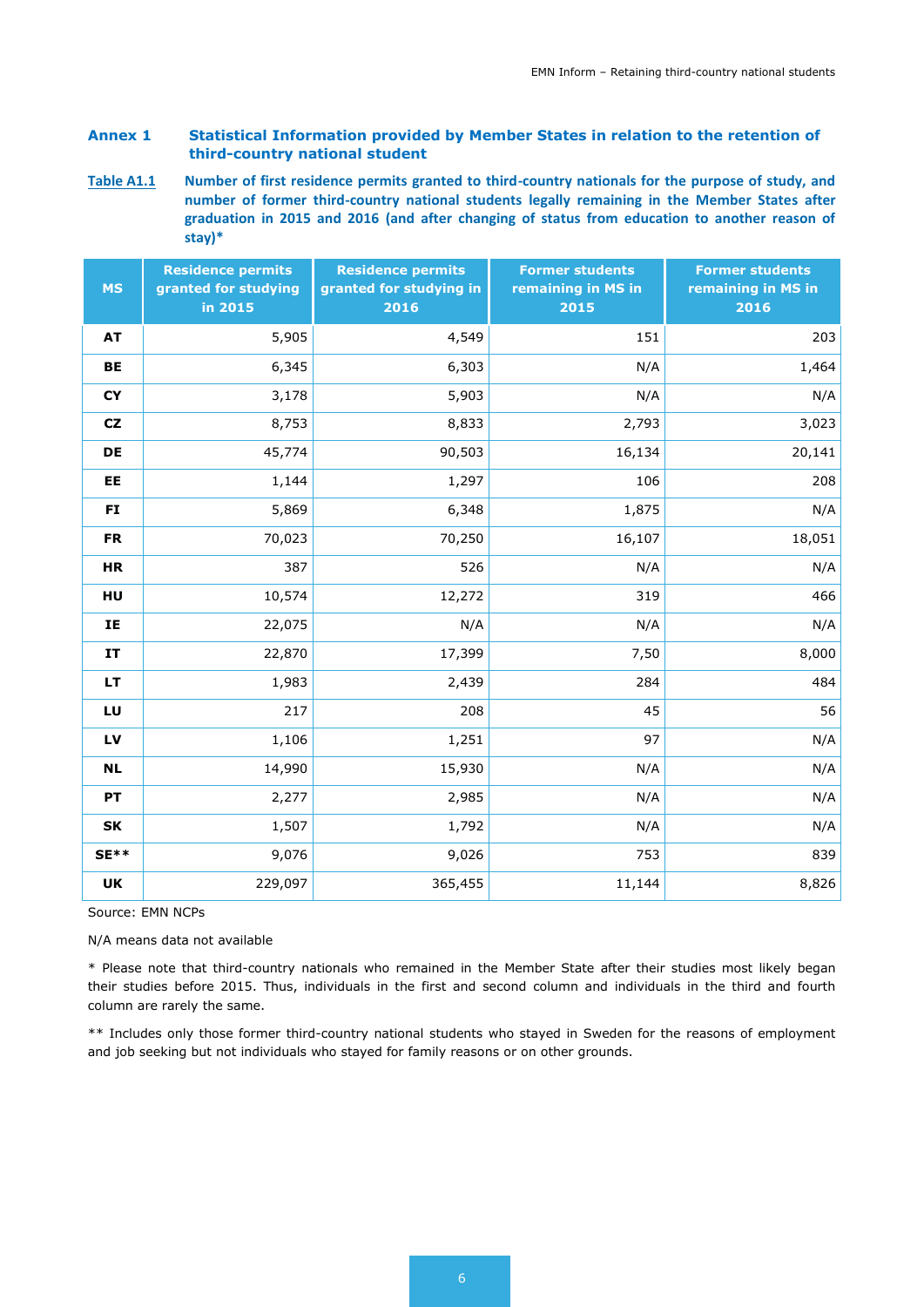#### **Table A1.2** N**umber of third-country national students remaining in the Member State after graduation per reason in 2016**

| <b>MS</b>    | <b>Family reasons</b> | <b>Remunerated activities</b> | <b>Other reasons</b> |
|--------------|-----------------------|-------------------------------|----------------------|
| <b>AT</b>    | N/A                   | N/A                           | N/A                  |
| BE           | 680                   | 678                           | 106                  |
| CY           | N/A                   | N/A                           | N/A                  |
| CZ           | 286                   | 1721                          | 1016                 |
| $DE**$       | 4,492                 | 7,418                         | 7,387                |
| EE           | 41                    | 59                            | 108                  |
| FI           | N/A                   | N/A                           | N/A                  |
| $FR*$        | 3,943                 | 13,654                        | 449                  |
| HU           | N/A                   | N/A                           | N/A                  |
| <b>HR</b>    | N/A                   | N/A                           | N/A                  |
| IE           | N/A                   | N/A                           | N/A                  |
| IT           | N/A                   | 8,000                         | N/A                  |
| LT           | N/A                   | N/A                           | N/A                  |
| LU           | N/A                   | N/A                           | N/A                  |
| LV           | 49                    | 34                            | $14\,$               |
| $\sf NL$     | N/A                   | N/A                           | N/A                  |
| PT           | N/A                   | N/A                           | N/A                  |
| <b>SE***</b> | N/A                   | 839                           | N/A                  |
| SK           | N/A                   | N/A                           | N/A                  |
| UK           | 2,345                 | 6,037                         | 444                  |

Source: EMN NCPs

\*FR Remunerated activities include the following types of permissions: Scientist-Researcher, EU Blue Card, Highly qualified worker, Employee, Self-employed, Business owner

\*\*In case of Germany the category 'other reasons' means third-country nationals that were authorised to stay for further studies/education.

\*\*\*In case of Sweden 'remunerated activities' include authorisations to stay for employment as well as authorisation to stay as a job seeker.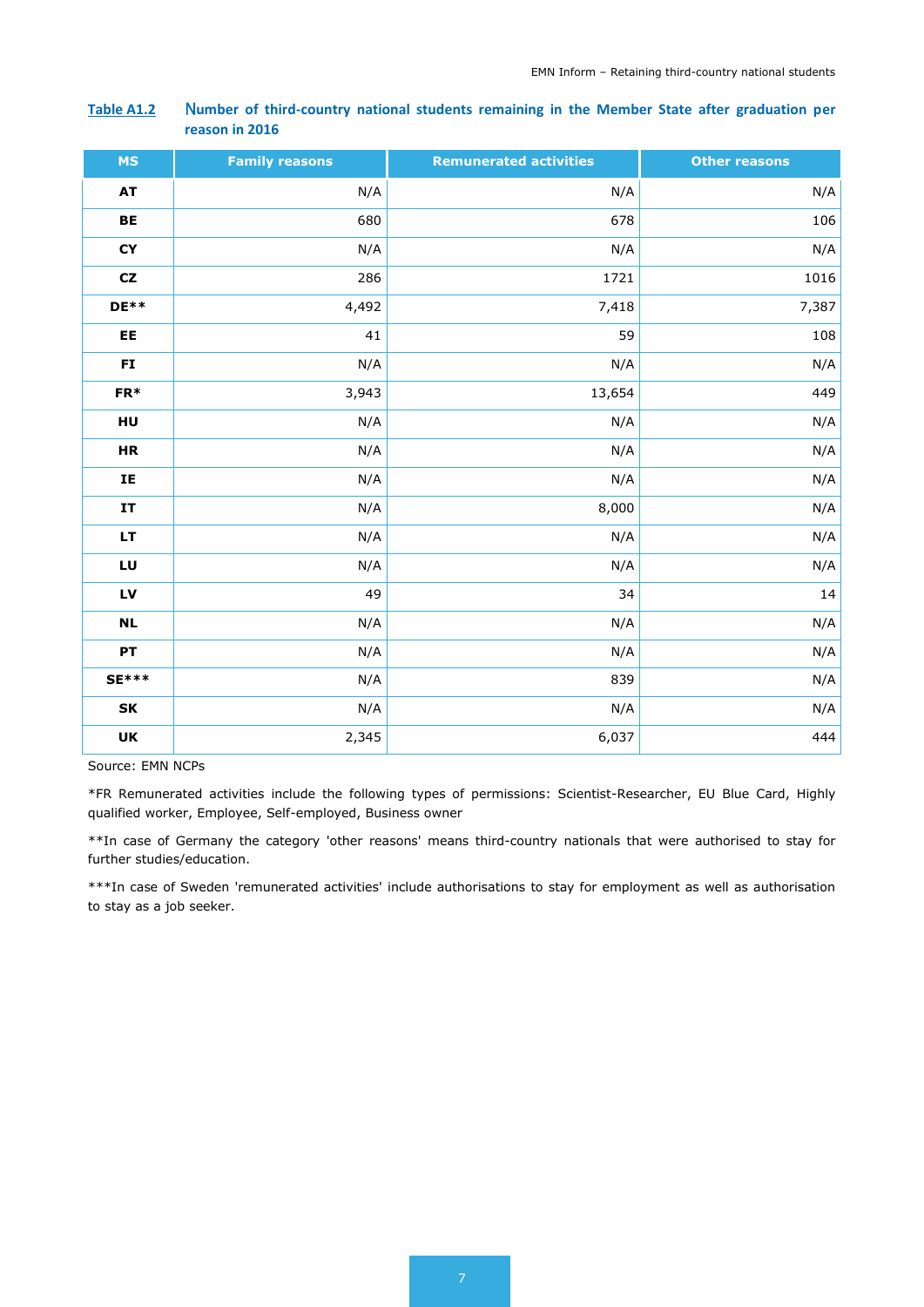| <b>MS</b> | <b>Simplified</b><br>application<br>procedures to stay<br>for work/business | <b>Lowered</b><br>salary<br>requirements | <b>Full access to the</b><br>labour market that<br>is not restricted by<br>the field of<br>study/work nor<br>limited by reduced<br>working hours | A possibility to<br>remain in the MS<br>to look for a job /<br>set up a business                                           | <b>Additional</b><br><b>incentives</b> | <b>TOTAL</b>            |
|-----------|-----------------------------------------------------------------------------|------------------------------------------|--------------------------------------------------------------------------------------------------------------------------------------------------|----------------------------------------------------------------------------------------------------------------------------|----------------------------------------|-------------------------|
|           |                                                                             |                                          |                                                                                                                                                  | $\sqrt{}$                                                                                                                  |                                        |                         |
| <b>AT</b> | $\sqrt{}$                                                                   | $\sqrt{}$                                |                                                                                                                                                  | 6 months (from 1st<br>Oct. 2017 12<br>months)                                                                              |                                        | з                       |
| BE        |                                                                             |                                          |                                                                                                                                                  |                                                                                                                            |                                        | $\mathbf 0$             |
| <b>CY</b> |                                                                             |                                          |                                                                                                                                                  |                                                                                                                            |                                        | $\mathbf 0$             |
| cz        |                                                                             |                                          | $\sqrt{}$                                                                                                                                        |                                                                                                                            |                                        | $\mathbf{1}$            |
| DE        |                                                                             |                                          |                                                                                                                                                  | $\sqrt{}$<br>max 18 months                                                                                                 | $\sqrt{}$                              | $\overline{\mathbf{2}}$ |
| EE.       | $\sqrt{}$                                                                   | $\sqrt{}$                                | $\sqrt{}$                                                                                                                                        | $\sqrt{}$<br>max 183 days                                                                                                  | $\sqrt{}$                              | 5                       |
| <b>FI</b> | $\sqrt{}$                                                                   |                                          | $\sqrt{}$                                                                                                                                        | $\sqrt{}$<br>max 12 months                                                                                                 | $\sqrt{}$                              | 4                       |
| <b>FR</b> | $\sqrt{}$                                                                   |                                          | $\sqrt{}$                                                                                                                                        | $\sqrt{}$<br>max 12 months                                                                                                 |                                        | З                       |
| <b>HR</b> |                                                                             |                                          |                                                                                                                                                  |                                                                                                                            |                                        | $\mathbf 0$             |
| HU        |                                                                             |                                          |                                                                                                                                                  |                                                                                                                            |                                        | $\mathbf 0$             |
| IE        |                                                                             |                                          |                                                                                                                                                  | $\sqrt{}$<br>max 6 months<br>ordinary BA degree,<br>12 months for BA<br>with honours and 24<br>months for<br>postgraduates |                                        | 1                       |
| IT        | $\sqrt{}$                                                                   |                                          |                                                                                                                                                  |                                                                                                                            |                                        | $\mathbf{1}$            |
| LT.       | $\sqrt{}$                                                                   |                                          | $\sqrt{}$<br>6 months                                                                                                                            | $\sqrt{}$<br>max 6 months                                                                                                  |                                        | 3                       |
| LU        | $\sqrt{}$                                                                   |                                          |                                                                                                                                                  |                                                                                                                            |                                        | $\mathbf{1}$            |
| LV        |                                                                             |                                          |                                                                                                                                                  | $\sqrt{}$<br>max 6 months                                                                                                  |                                        | $\mathbf{1}$            |
| <b>NL</b> |                                                                             |                                          |                                                                                                                                                  | $\sqrt{}$<br>max 12 months                                                                                                 | $\sqrt{}$                              | $\overline{\mathbf{2}}$ |
| PT        |                                                                             |                                          | $\sqrt{}$                                                                                                                                        | $\sqrt{}$<br>max 12 months                                                                                                 |                                        | $\overline{\mathbf{2}}$ |

# **Table A1.3 Incentives in place in Member States in 2017 to retain former third-country national students**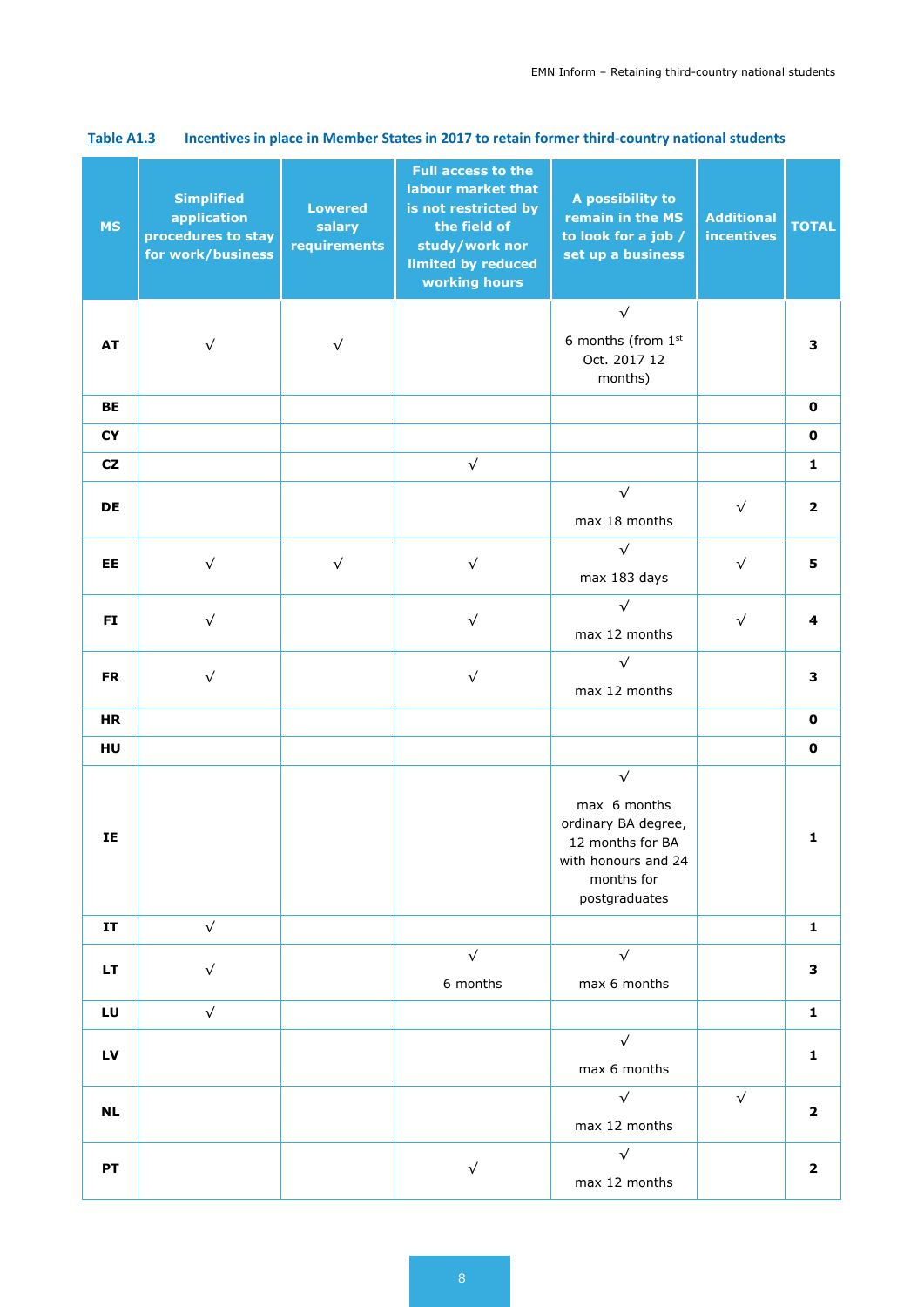## EMN Inform – Retaining third-country national students

| <b>MS</b>    | <b>Simplified</b><br>application<br>procedures to stay<br>for work/business | <b>Lowered</b><br>salary<br>requirements | <b>Full access to the</b><br>labour market that<br>is not restricted by<br>the field of<br>study/work nor<br>limited by reduced<br>working hours | A possibility to<br>remain in the MS<br>to look for a job /<br>set up a business | <b>Additional</b><br><b>incentives</b> | <b>TOTAL</b> |
|--------------|-----------------------------------------------------------------------------|------------------------------------------|--------------------------------------------------------------------------------------------------------------------------------------------------|----------------------------------------------------------------------------------|----------------------------------------|--------------|
| <b>SE</b>    |                                                                             |                                          |                                                                                                                                                  | max 6 months                                                                     |                                        |              |
| <b>SK</b>    | ν                                                                           |                                          |                                                                                                                                                  | 30 days                                                                          |                                        |              |
| <b>UK</b>    |                                                                             |                                          |                                                                                                                                                  | max 4 months                                                                     |                                        |              |
| <b>TOTAL</b> | 8                                                                           | 3                                        | 7                                                                                                                                                | 13                                                                               | 5                                      |              |

Source: EMN NCPs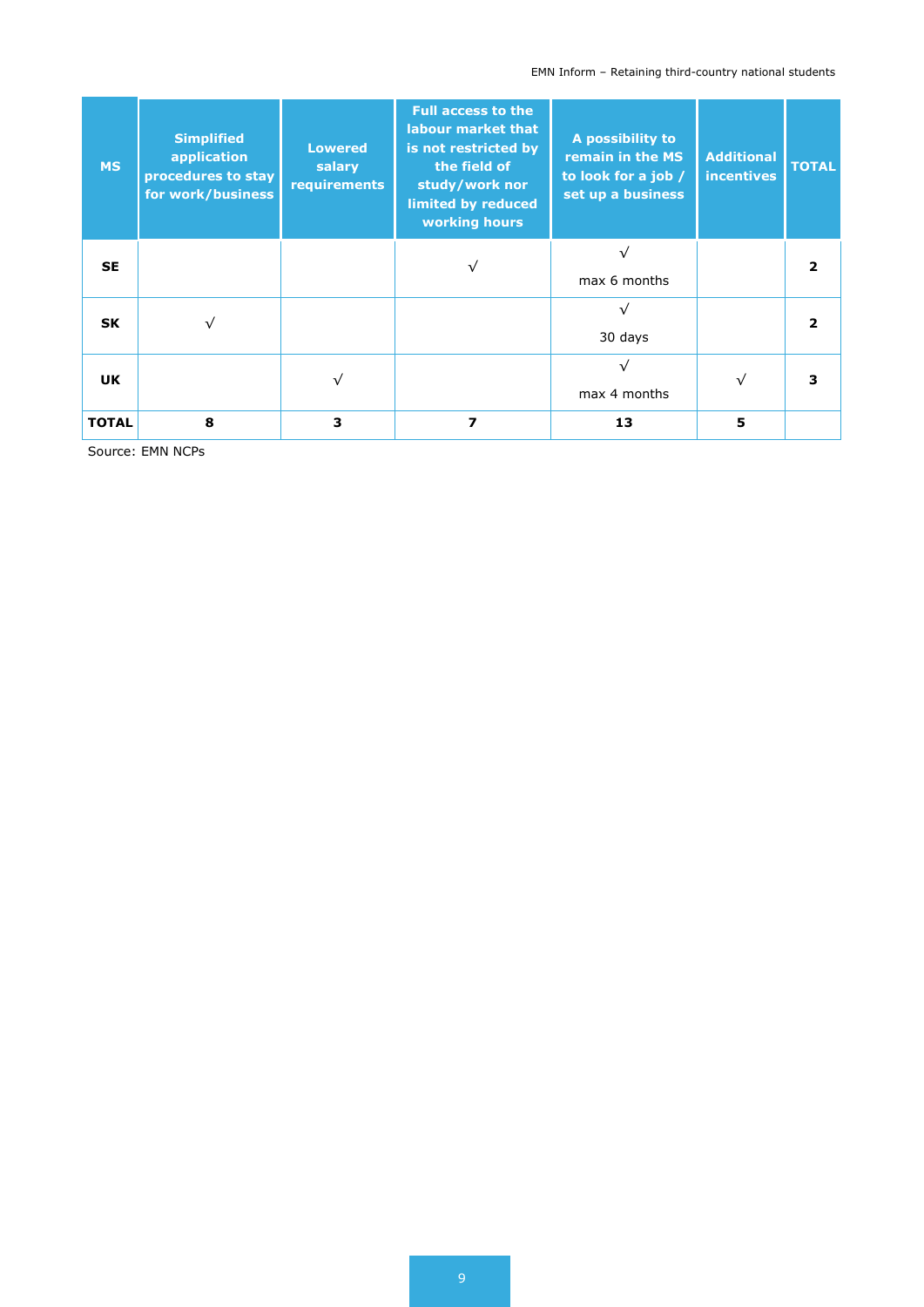| <b>MS</b> | <b>Maximum length of the permit</b>                                                              | Minimum level academic degree<br>established                                                | Work needs to correspond to<br>the level / field of studies |
|-----------|--------------------------------------------------------------------------------------------------|---------------------------------------------------------------------------------------------|-------------------------------------------------------------|
| <b>AT</b> | 6 months, from 1st Oct. 2017 12<br>months                                                        | MA, from 1st Oct. 2017 BA                                                                   | <b>No</b>                                                   |
| <b>CZ</b> | $N/A^*$                                                                                          | No minimum degree established                                                               | <b>No</b>                                                   |
| <b>DE</b> | 18 months                                                                                        | A degree from a state-recognised<br>university or a comparable<br>educational establishment | Yes                                                         |
| <b>EE</b> | 183 days                                                                                         | No minimum degree established                                                               | <b>No</b>                                                   |
| <b>FI</b> | 12 months                                                                                        | No minimum degree established                                                               | <b>No</b>                                                   |
| <b>FR</b> | 12 months                                                                                        | Professional bachelor degree                                                                | Yes                                                         |
| IE        | 6 months ordinary BA degree, 12<br>months for BA with honours and 24<br>months for postgraduates | Ordinary BA degree                                                                          | <b>No</b>                                                   |
| <b>LT</b> | 6 months                                                                                         | No minimum degree established                                                               | <b>No</b>                                                   |
| LU        | 12 months                                                                                        | Master's degree                                                                             | Yes**                                                       |
| LV        | 6 months                                                                                         | Master or doctoral degree                                                                   | <b>No</b>                                                   |
| <b>NL</b> | 12 months                                                                                        | At least a BA degree                                                                        | Depends on residence permit                                 |
| <b>PT</b> | 12 months                                                                                        | <b>BA</b>                                                                                   | <b>No</b>                                                   |
| <b>SE</b> | 6 months                                                                                         | No minimum degree established                                                               | <b>No</b>                                                   |
| <b>SK</b> | 30 days                                                                                          | High School                                                                                 | No                                                          |
| <b>UK</b> | 12 months                                                                                        | A course of 12 months or more in<br>the UK                                                  | No                                                          |

#### **Table A1.4 Conditions for granting a permit to look for a job / set up a business**

Source: EMN NCPs

\* Currently, a transitional period for the job search/setting up a business is not in place in the Czech Republic

\*\* In Luxembourg, if a third country national applies as a salaried worker in the terms of article 59, this must be for a single sector or profession. However, once the residence permit is renewed there will not be any limitation except to the public administration in posts which exercise public authority.